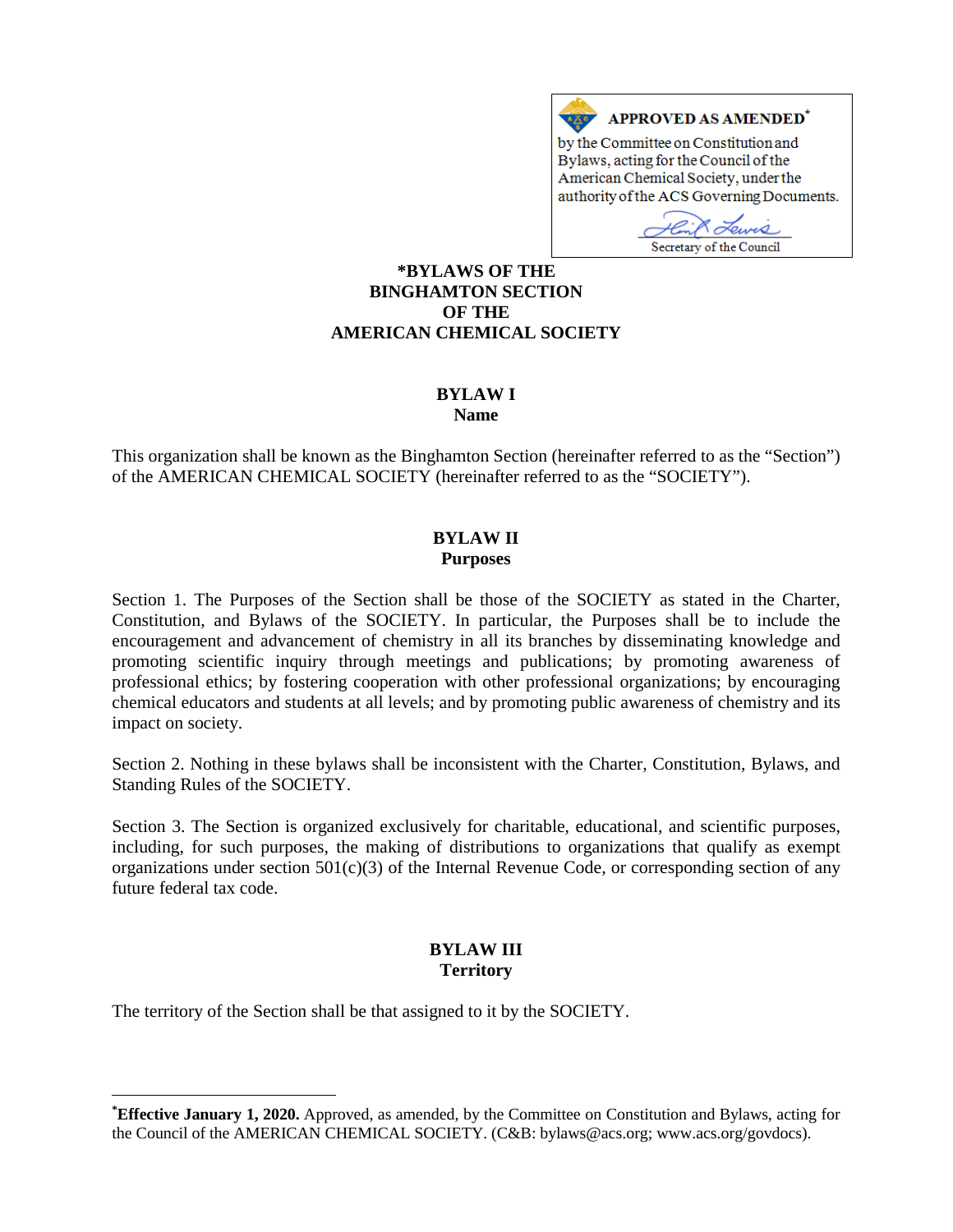## **BYLAW IV Members and Affiliates**

Section 1. The rolls of the Section shall include those MEMBERS and STUDENT MEMBERS (hereinafter collectively referred to as "members") and Society Affiliates of the SOCIETY residing within the territory of the Section provided that any exceptions to this rule shall be made in conformity with the Constitution, Bylaws, and Standing Rules of the SOCIETY.

Section 2. STUDENT MEMBERS shall be entitled to all privileges of membership except that of holding an elective position of the SOCIETY. A STUDENT MEMBER may not serve as a Councilor, Alternate Councilor, or the Temporary Substitute Councilor, but may hold an elective position of the Section as noted elsewhere in these bylaws and may be appointed as a committee chair.

Section 3. The Section may have Local Section Affiliates as authorized in the Standing Rules of the SOCIETY. A Local Section Affiliate shall retain affiliate status only so long as payment is made of Local Section Affiliate dues of not less than two dollars (\$2.00) per annum. A Local Section Affiliate may not (1) hold an elective position, (2) vote on Articles of Incorporation and bylaws, (3) vote for the Councilor(s) or Alternate Councilor(s), or (4) serve as a voting member of the Executive Committee. Except as mentioned above, a Local Section Affiliate may vote for an elective position of the Section and may be appointed as a committee chair.

Section 4. Society Affiliates may be assessed dues in the amount specified by the Executive Committee. A Society Affiliate may not (1) hold an elective position, (2) vote on Articles of Incorporation and bylaws of the Section, (3) vote for the Councilor(s) or Alternate Councilor(s), or (4) serve as a voting member of the Executive Committee. Except as mentioned above, a Society Affiliate may vote for an elective position of the Section and may be appointed as a committee chair.

Section 5. Members and affiliates, which includes Society Affiliates and Local Section Affiliates, shall have such rights and privileges as accorded to them by the Bylaws and Standing Rules of the SOCIETY and these bylaws.

#### **BYLAW V Officers, Executive Committee, and Councilor(s)**

Section 1. The officers of the Section shall be members of the SOCIETY and the Section and shall consist of the Chair, Chair-Elect, Secretary, and Treasurer. The Secretary and Treasurer positions may be held by the same person.

Section 2. The Executive Committee shall be the governing body of the Section and as such shall have full power to conduct, manage, and direct the business and affairs of the Section in accordance with the Constitution, Bylaws, and Standing Rules of the SOCIETY and these bylaws. The Executive Committee shall consist of the officers of the Section, the Immediate Past Chair, the Councilor(s), and Alternate Councilor(s), six Members-at-Large, and as nonvoting members, the chairs of the standing committees. The Members-at-Large shall be members of the SOCIETY and the Section.

Section 3. The Chair and Chair-Elect shall serve for a term of one year beginning on January 1 or until their successors are elected. At the end of the Chair-Elect's term of office, the Chair-Elect shall succeed to the office of Chair. The Secretary and Treasurer shall serve for a term of two years beginning on January 1 or until their successors are elected; they shall be elected in alternate years, whenever possible, to provide for a rotation of terms. The Member(s)-at-Large shall serve for a term of two years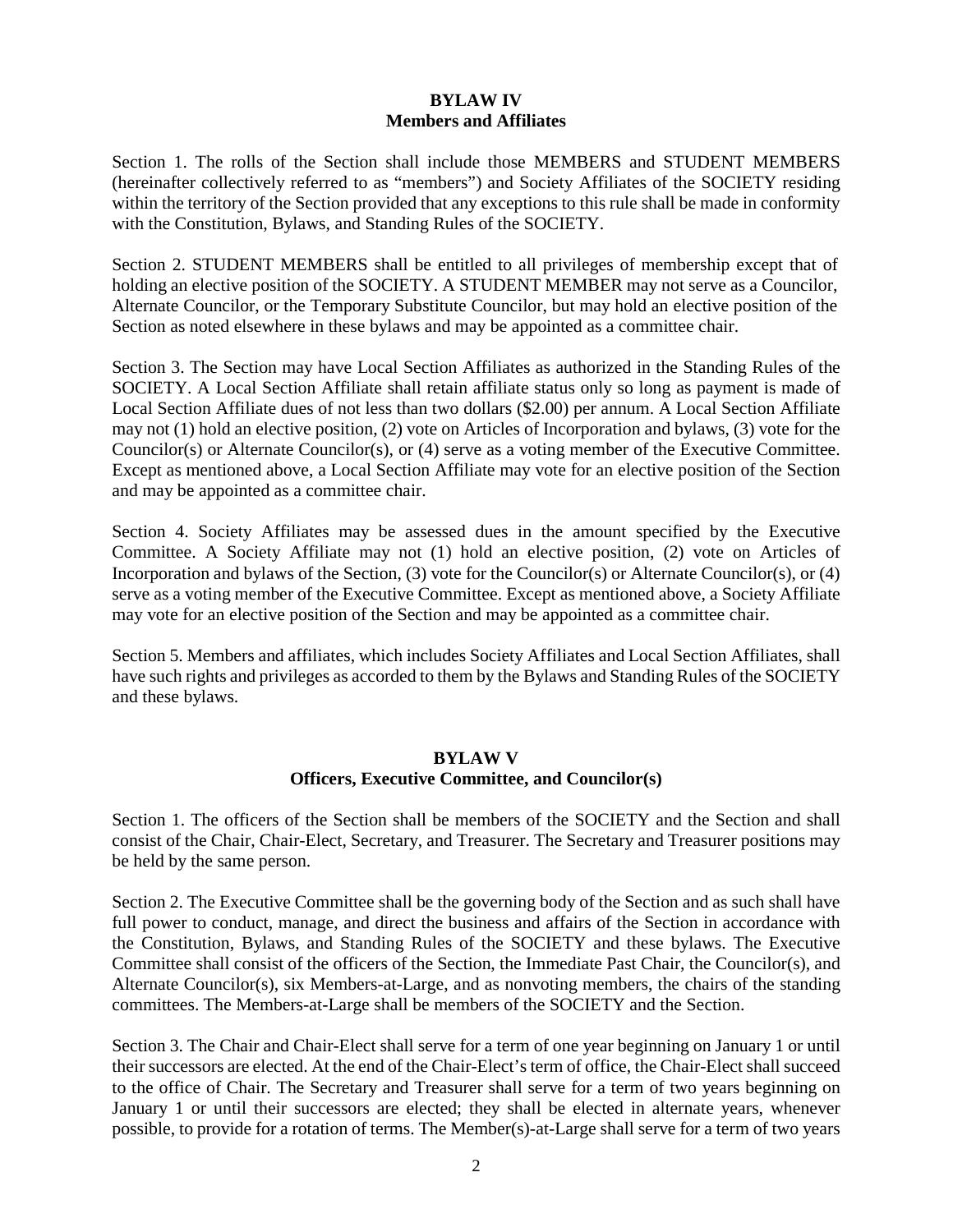beginning January 1 and shall be elected in alternate years, whenever possible, to provide for a rotation of terms. With the exception of the Chair and Chair-Elect, the incumbent of any position is eligible for reelection.

Section 4. The duties of the officers and the Members-at-Large shall be such as usually pertain to their offices, together with those required by these bylaws and by the Bylaws and Standing Rules of the SOCIETY, and such other duties as may be assigned to them from time to time by the Executive Committee.

- a. The duties of the Chair shall be to preside at meetings of the Executive Committee, to carry into effect the decisions and recommendations of that Committee, to preside at meetings of the Section to conduct governance business, to appoint, with the approval of the Executive Committee, all committee chairs and committee members except as stated elsewhere in these bylaws, and to carry out the duties required by the Standing Rules of the SOCIETY.
- b. The duties of the Chair-Elect shall be to assist the Chair with the direction and management of the Section. In the absence of the Chair, the duties of the office shall devolve upon the Chair-Elect.
- c. The duties of the Secretary shall be to keep a record of the minutes of the meetings of the Section and of the Executive Committee, to maintain a list of members and affiliates, to send to members and affiliates such notices as the business of the Section may require, to submit a report to the Section at its annual meeting, and to carry out the duties required by the Bylaws and Standing Rules of the SOCIETY and elsewhere in these bylaws. The Secretary shall preside over meetings in the absence of both the Chair and Chair-Elect.
- d. The Treasurer shall have charge of the funds of the Section, keep an accurate record of all receipts and disbursements, receive dues, and make those disbursements approved by the Executive Committee. The Treasurer shall render an account of all transactions and of the financial condition of the Section to the Executive Committee at times set by the Committee and shall submit such reports as are required by the Standing Rules of the SOCIETY.
- e. The duties of the Members-at-Large shall include bringing before the Executive Committee such items of concern to members of the Section that have been brought to their attention, as well as any duties assigned by the Executive Committee.

### Section 5. Vacancies

- a. In the event of a vacancy in the office of Chair, the Chair-Elect shall assume the duties of Chair for the remainder of the term. In such case, the Chair-Elect moving into the position of Chair shall also hold that position during the normal term as Chair as part of the leadership transition.
- b. All other vacancies, except for Councilor(s) and Alternate Councilor(s), shall be filled by majority vote of the Executive Committee through interim appointment for the period up to the next annual election. At that time, the procedures for election as outlined in the bylaws of the Section shall be followed.
- c. An interim appointee to the vacated office of Chair-Elect shall not automatically succeed to the office of Chair. At the next election, both a Chair and a Chair-Elect shall be elected.

Section 6. Councilor(s), Alternate Councilor(s), and Temporary Substitute Councilor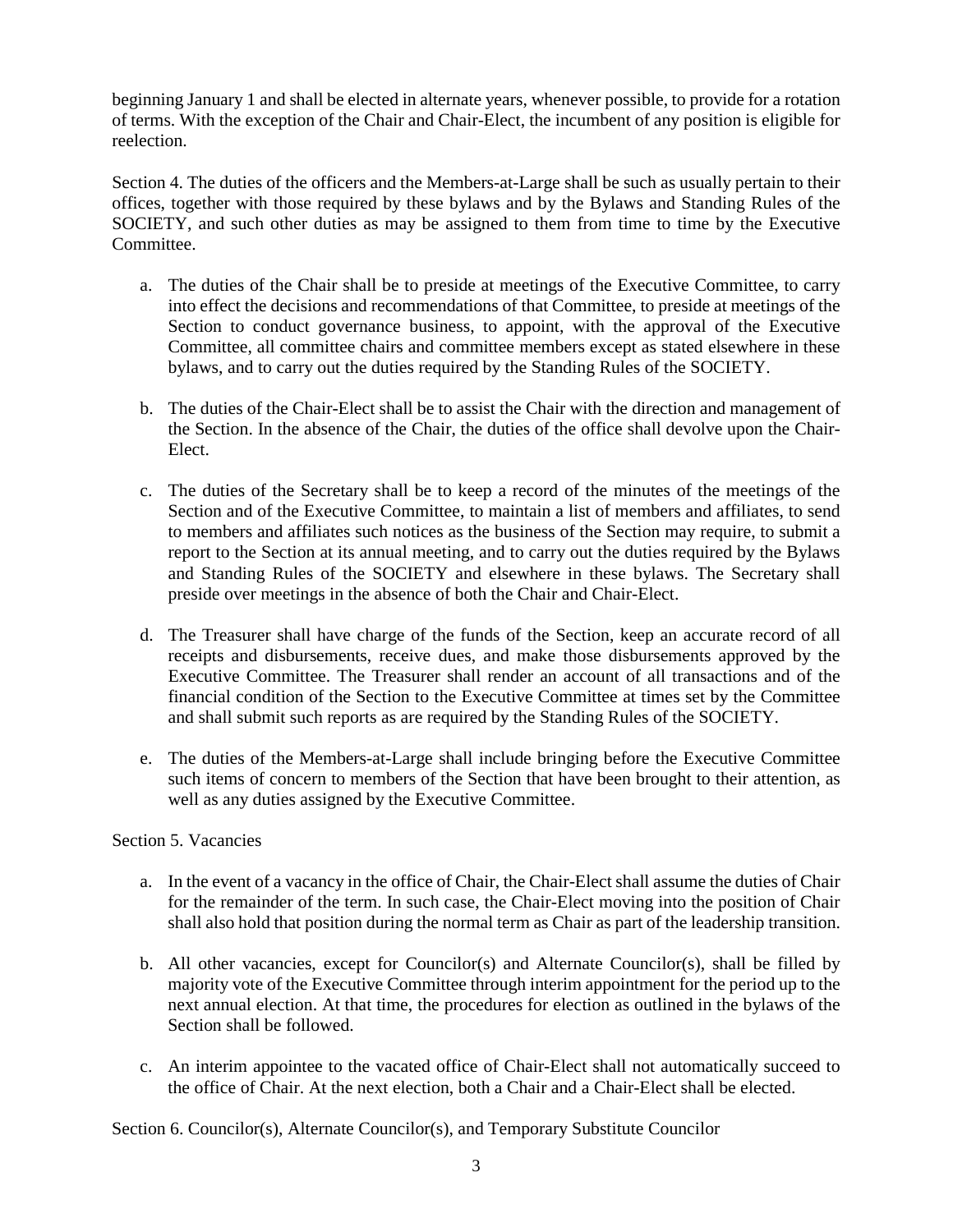- a. The Section shall have Councilor(s) and Alternate Councilor(s) as provided in the Constitution, Bylaws, and Standing Rules of the SOCIETY. The Section's Councilor(s) and Alternate Councilor(s) shall carry out those duties assigned to them by the Bylaws, and Standing Rules of the SOCIETY. In particular, the Councilor(s) (or Alternate Councilor(s) or Temporary Substitute Councilor if so designated to serve in place of the Councilor for a particular meeting), shall attend meetings of the Council of the SOCIETY and represent the Section at such meetings.
- b. Councilor(s) and Alternate Councilor(s) shall be elected by ballot from among the MEMBERS for three-year terms beginning January 1. Reelection is permissible. Councilor(s) shall be elected in separate years, whenever possible, to provide for a rotation of terms in accordance with the Standing Rules of the SOCIETY. A partial term of one or two years shall be used whenever necessary to establish or to restore rotation of three-year terms provided that the Councilor or Alternate Councilor agree to the partial term before the election.
- c. In the event that a Councilor is unable to attend a specified meeting of the Council of the SOCIETY, the Chair of the Section shall appoint one of the Alternate Councilor(s) to serve as Councilor at the specified meeting. Such appointment of an Alternate Councilor shall be for only one meeting.
- d. If every Councilor and Alternate Councilor of the Section will be absent from a Council meeting, thus leaving the Section without representation at such meeting, the Executive Committee may designate one MEMBER of the Section as a Temporary Substitute Councilor in accordance with the Standing Rules of the SOCIETY.
- e. The Executive Committee shall designate one or more Councilor(s) to be disqualified under provisions of the SOCIETY's Standing Rules for reallocation of Councilor(s) among the Sections.
- f. Any vacancy in the position of Councilor or Alternate Councilor shall be filled for the remainder of the unexpired term at the time of the next annual election. The vacancy may be filled until the next annual election by appointment by the Executive Committee.

### **BYLAW VI Manner of Election**

Section 1. The election of officers and the six Members-at-Large shall be conducted either by a ballot distributed to the members and affiliates of the Section in accordance with the Bylaws and Standing Rules of the SOCIETY and these bylaws, or at a regular meeting of the Section provided there is a quorum present as described elsewhere in these bylaws. Local Section Affiliates and Society Affiliates may vote for any elective position(s) of the Section in the same manner as described above. Councilor(s) and Alternate Councilor(s) shall be elected by a ballot distributed to all members of the Section; affiliates may not vote for Councilor(s) and Alternate Councilor(s).

Section 2. In September of each year, the Nomination Committee shall report to the membership its nominations for each office to be filled. Prior to October 15, any member or affiliate of the Section may, in writing or from the floor at a meeting to conduct governance business, nominate additional candidates for office, provided that the candidates are members of the Section for officers and the Member(s)-at-Large and MEMBERS for Councilor(s) and Alternate Councilor(s), as required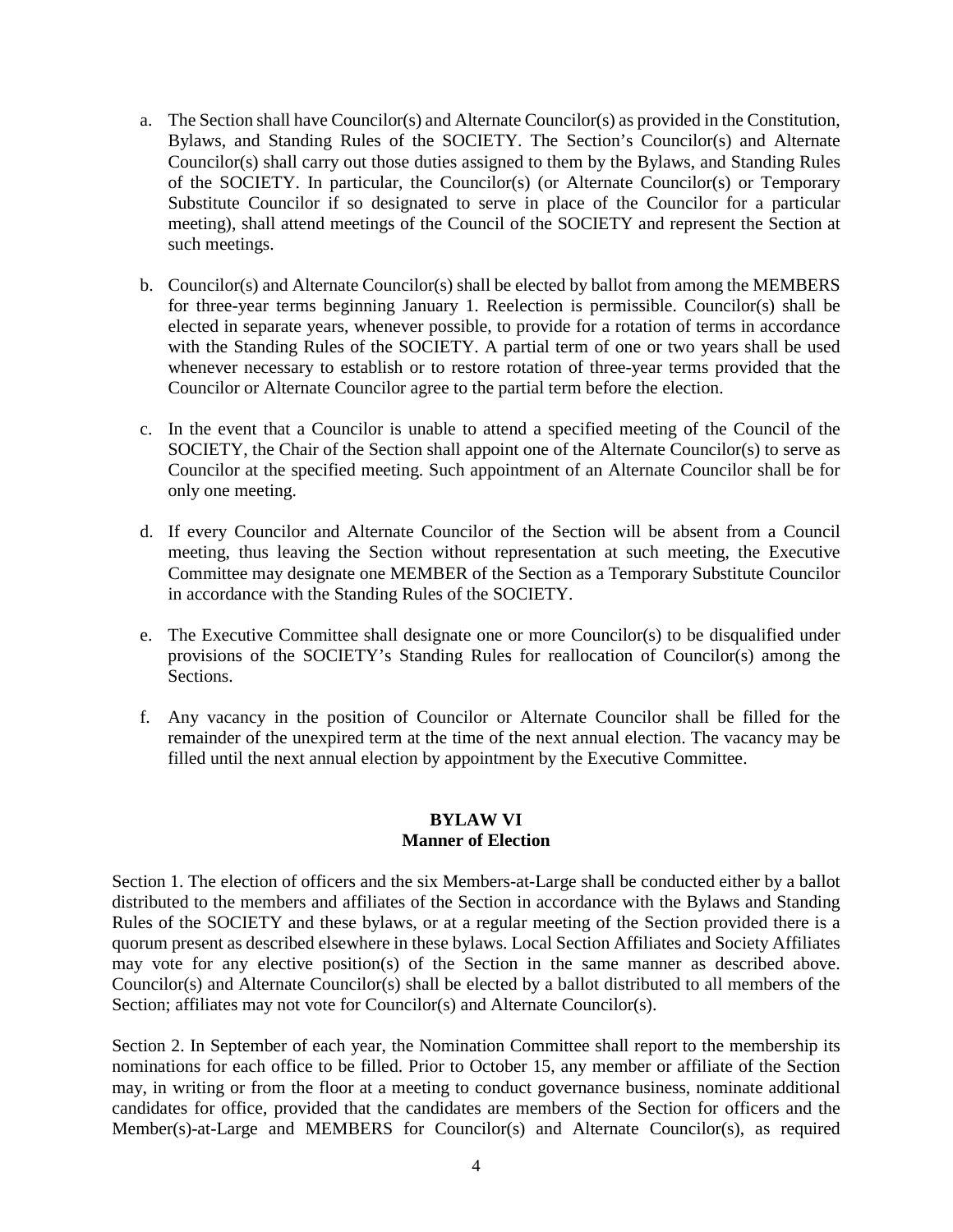elsewhere in these bylaws, if the nomination is seconded by another member or affiliate. Nominations so made shall be equally valid as those from the Nomination Committee. All candidates nominated shall have indicated willingness to serve if elected.

Section 3. When a ballot is used, the candidates for each office and for Councilor(s)/Alternate Councilor(s) shall be listed in an order to be selected by lot on a ballot to be distributed by November 1, only to eligible voters as noted above except that affiliates may not vote for Councilor(s)/Alternate Councilor(s). The ballot shall provide for a write-in candidate for each position to be filled. A paper ballot shall be provided to any eligible voter who requests it.

Section 4. The ballots shall be tabulated and validated not later than November 15. Except as noted below, the candidate for each position receiving the largest number of votes shall be declared elected. In case of a tie vote for any position, the Executive Committee, by ballot, shall elect from among the candidates who share the tie vote; the candidate receiving the largest number of votes shall be declared elected.

Section 5. The results shall be announced by the Section Chair or his or her designee as soon as possible after the election and published in the Section's newsletter or on the Section's website soon thereafter. The results shall be certified to the Executive Director of the SOCIETY not later than December 1.

Section 6. In accordance with the SOCIETY's Standing Rules, balloting procedures should ensure fair balloting that is open to all eligible members, protection against fraudulent balloting, and the timely reporting and archiving of balloting results.

# **BYLAW VII Recall of Elected Officials**

Section 1. The elected officials of the Section (officers and elected Executive Committee members, except not Councilor(s) and Alternate Councilor(s)) are subject to recall for neglect of duties or conduct injurious to the SOCIETY. Recall procedures are not applicable to Councilor(s) and Alternate Councilor(s).

Section 2. The recall of an official shall be initiated when a signed petition, indicating in writing the specific charges and reasonable substantiating evidence, is submitted to the Chair from at least five members of the Section. In the event the Chair is the official in question, the Chair-Elect shall receive the petition and shall assume the duties of the Chair with respect to this issue until the issue is resolved.

Section 3. The Chair shall, without delay, determine that the petitioners are aware of the gravity of their actions and the procedures to be followed. The Chair shall seek an alternate resolution to the problem and a withdrawal of the petition at this time. In the absence of a resolution to the problem, the Chair shall notify the members of the Executive Committee and call a special meeting within thirty days.

a. The Executive Committee shall promptly continue the recall process or dismiss the petition as ill-founded or find an alternative solution to the problem. The Chair shall promptly inform the petitioners and the official of the decision of the Executive Committee. If no contact with the official can be made after a reasonable effort, the Executive Committee may remove the official in question with a two-thirds (2/3) vote of the remaining members.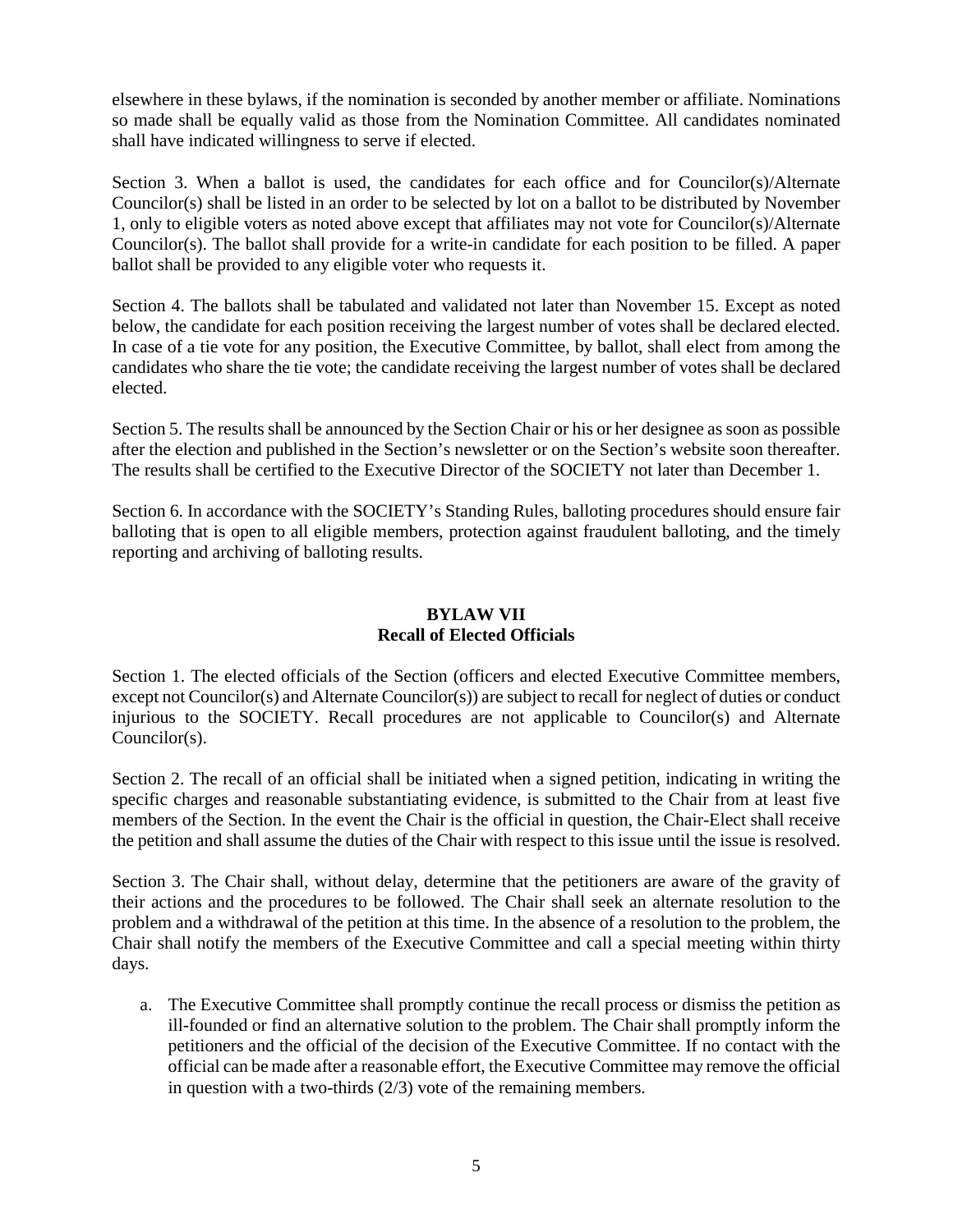- b. If the proceedings continue:
	- (1) The Chair shall assign the duties of the official to another qualified member or MEMBER of the Section, as required elsewhere in these bylaws, until the issue is resolved.
	- (2) The official shall be offered an opportunity to answer the allegations in the petition before the Executive Committee. A certified letter shall be sent to the last known address on the official SOCIETY membership roll. Upon notification, the official shall have thirty days to make a written response to the allegations.
	- (3) The Executive Committee shall decide whether or not to proceed after studying the official's response. The Chair shall inform the official and the petitioners of the decision of the Executive Committee. If the Executive Committee decides that the proceedings shall continue, the official shall choose one of the following options:
		- (a) The official may resign.
		- (b) The official may request a recall vote. Section members shall be informed, through brief written statements prepared by the Executive Committee and the official, of the issues involved with the recall vote. Both statements shall be distributed to the members with the ballot. A paper ballot shall be provided to any member who requests it. At least two-thirds (2/3) of the votes cast shall be required for the official to be removed from office. The membership shall be informed of the results of the recall vote.
		- (c) The official may request a hearing and a recall vote by the remaining members of the Executive Committee. At least a two-thirds (2/3) vote of the remaining members of the Executive Committee shall be required to recall the official.
		- (d) The official may choose not to respond and thus forfeit the position.

Section 4. The vacancy provisions of these bylaws shall be used to fill a vacancy caused by a recall process. The Executive Director of the SOCIETY shall be informed of the recall and the filling of the vacancy.

#### **BYLAW VIII Committees**

Section 1. The Executive Committee shall establish committees as necessary for the proper operation of the Section. All committee members shall be members or affiliates of the SOCIETY and the Section.

Section 2. The Section shall have the following standing committee: Nomination.

### **BYLAW IX Meetings**

Section 1. The Executive Committee shall designate the times and places of the Section's meetings as it finds necessary or desirable for the proper functioning of the Section. The Section shall hold at least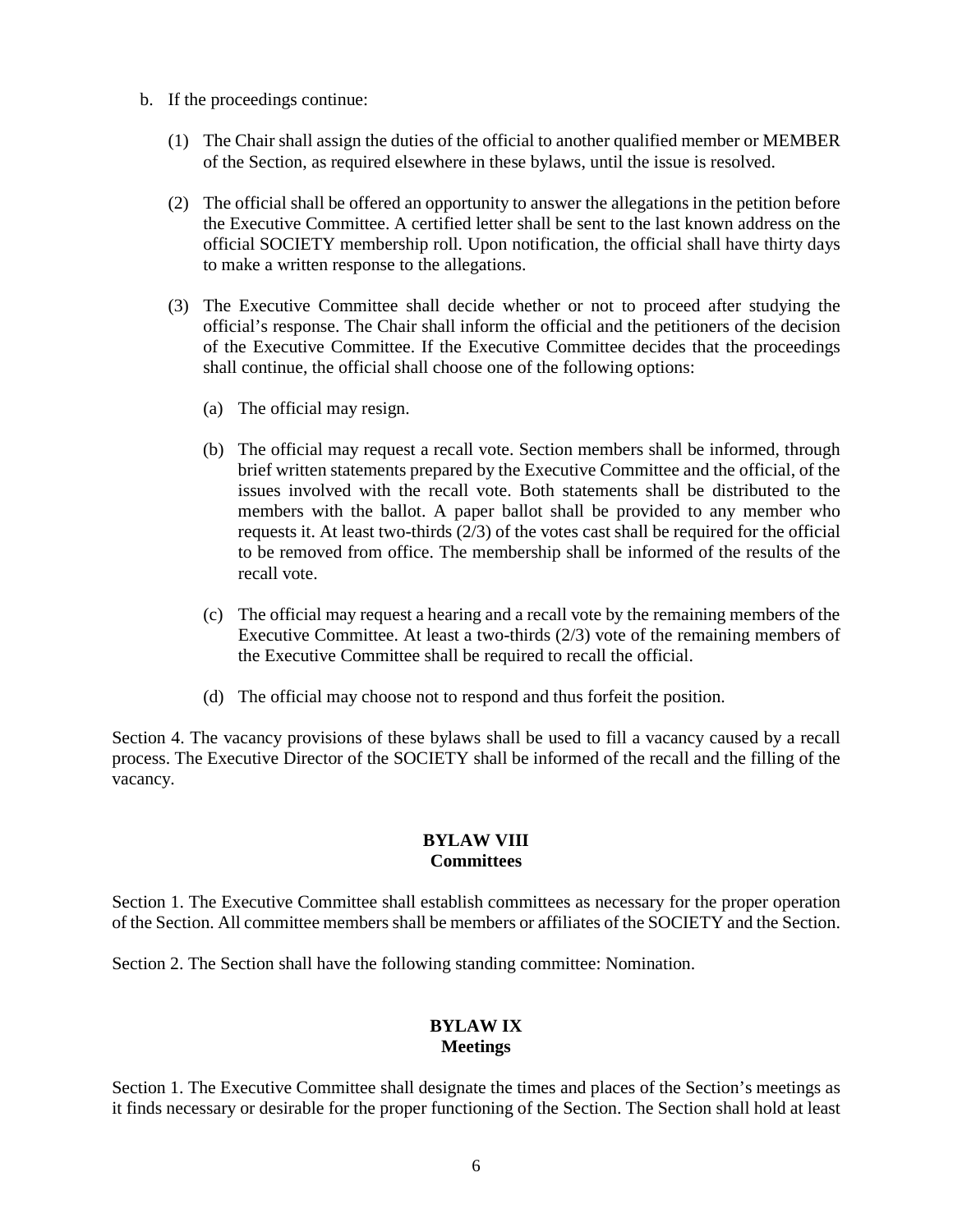one meeting annually to conduct governance business; however, this requirement may be modified by the Executive Committee.

Section 2. The Executive Committee shall set the order of business for meetings of the Section to conduct governance business. The order of business may be suspended by a majority vote of the members present.

Section 3. The Section may hold special meetings to conduct governance business upon the written request of a majority of the Executive Committee or upon the written request of 10 members of the Section. To be valid, such request shall be received by the Secretary at least ten days before the date requested for the meeting and shall state the exact nature of the business to be transacted. No other business shall transpire at such meetings.

Section 4. Meetings of the Executive Committee and meetings of the Section to conduct governance business, with the approval of the Executive Committee, may be held by means of electronic communications technology that permits those in attendance to read or hear the proceedings substantially concurrently with their occurrence, to vote on matters submitted, to pose questions, and to make comments.

Section 5. The Executive Committee shall meet upon due notice either at the call of the Chair or upon request of a majority of its members. A quorum for an Executive Committee meeting shall consist of a majority of the voting members of the Committee. In the absence of a quorum, called meetings of the Executive Committee shall adjourn to a specific date.

Section 6. Due notice of the Section's meetings, not including committee meetings, shall be sent to each member and affiliate of the Section. A quorum for the transaction of governance business at such a Section meeting shall consist of six members of the Section. No governance business shall be conducted in the absence of a quorum.

Section 7. The fee for registration at any special meeting shall be decided by the Executive Committee.

Section 8. The most recent edition of *Robert's Rules of Order Newly Revised* shall be the parliamentary authority for all matters not covered in these bylaws or in the SOCIETY's documents.

#### **BYLAW X Finances**

Section 1.

- a. Members of the Section may be assessed voluntary Local Section dues in an amount set by the Executive Committee. The Executive Committee shall have the option to waive or discount dues for STUDENT MEMBERS and for others as provided in the SOCIETY's Standing Rules for waived or discounted dues.
- b. Society Affiliates may be assessed annual dues in an amount set by the Executive Committee.
- c. The annual dues of Local Section Affiliates shall be determined by the Executive Committee in accordance with the Standing Rules of the SOCIETY, and as mentioned elsewhere in these bylaws.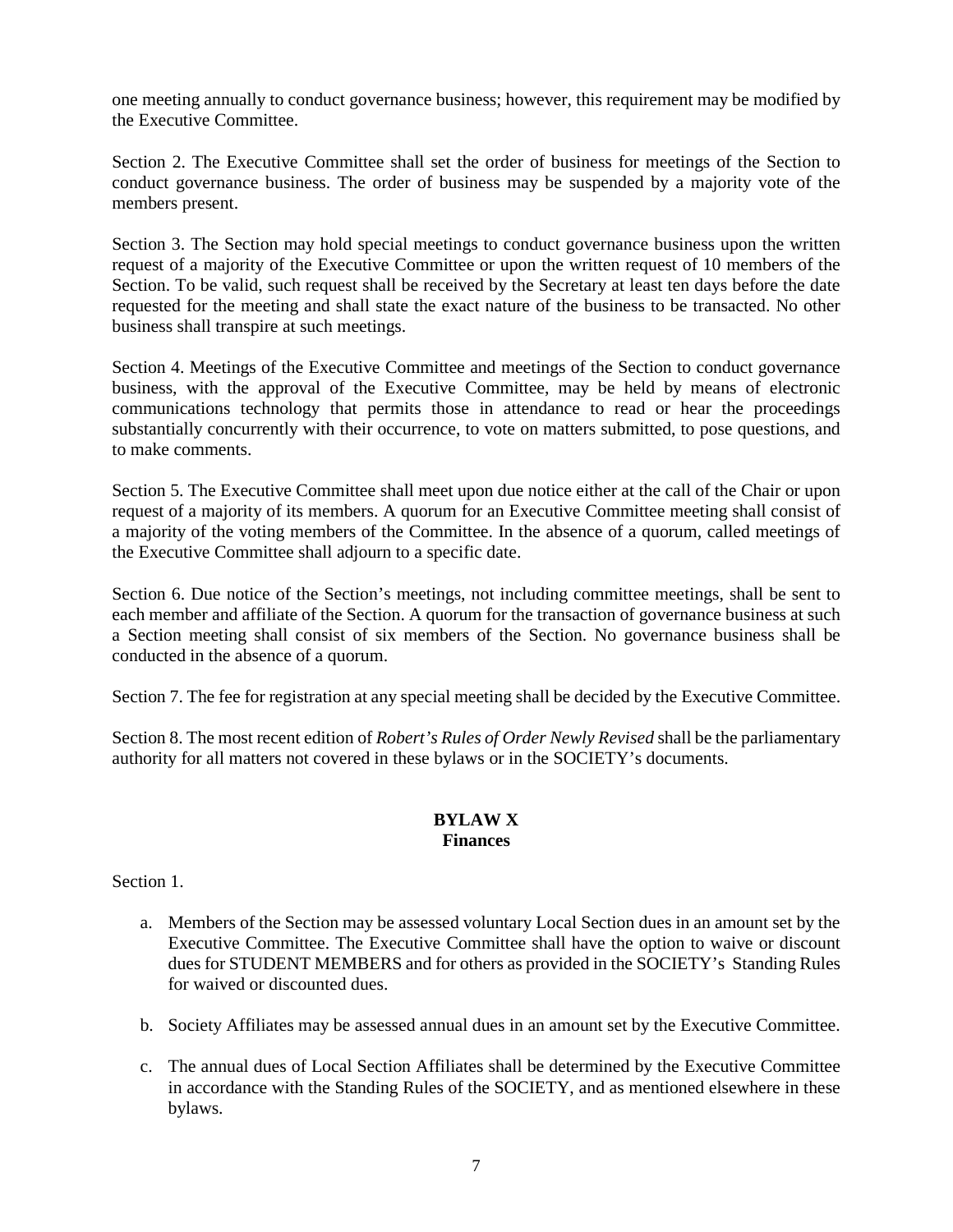Section 2. The Section may raise or collect funds to be expended for local purposes and may have the entire management and control of such funds insofar as such management and control shall not conflict with any provision of these bylaws or with the Bylaws or Standing Rules of the SOCIETY.

Section 3. The Section may receive donations or bequests made to it and may expend or invest the same on behalf of the Section. Such expenditures or investments shall be made by the Treasurer of the Section upon authorization by the Executive Committee.

Section 4. An annual audit of the books of the Treasurer and of any other transactions regarding the Section's funds shall be conducted by two or more disinterested members or individuals, appointed by the Executive Committee. The audit report shall be submitted to the Executive Committee by January 31.

### **BYLAW XI Affiliation with Other Technical Organizations**

Section 1. The Section may affiliate with other technical organizations operating within the territory of the Section provided that such affiliation does not contravene the Charter, Constitution, Bylaws, Standing Rules, or Regulations of the SOCIETY. Such affiliation must be approved by the Executive Committee of the Section, by confirmation by the Council Committee on Constitution and Bylaws, and in compliance with the specific requirements of the Bylaws of the SOCIETY.

Section 2. The affiliation with the technical organization shall become effective upon authorization by the Executive Committee of the Section, by the Council Committee on Local Section Activities, and by confirmation by the Council Committee on Constitution and Bylaws.

Section 3. The Executive Committee may terminate the affiliation with any technical organization by notifying, in writing, the governing body of the technical organization. The technical organization may terminate the affiliation upon written notice to the Section's Executive Committee. Affiliations shall terminate after five years unless reauthorized by the Executive Committee. The term of each subsequent reauthorization shall not exceed five years.

### **BYLAW XII Amendments**

Section 1. A petition to amend the bylaws may be initiated by the Executive Committee or by a petition signed by at least 10 members of the Section. If the proposed amendment is approved by the Executive Committee, if practical, it shall be submitted to the SOCIETY's Committee on Constitution and Bylaws for review.

Section 2. The Executive Committee will then incorporate all the required changes and either accept or reject any recommended changes that are suggested by the Committee on Constitution and Bylaws. The revised bylaws shall then be submitted to the Section members for adoption. This may be accomplished at a business meeting of the Section provided that a minimum of four weeks' prior notice is given to the Section members.

Section 3. If a proposed amendment is not approved by the Executive Committee and if the petition is signed by at least 10 members of the Section, if practical, it shall be submitted to the SOCIETY's